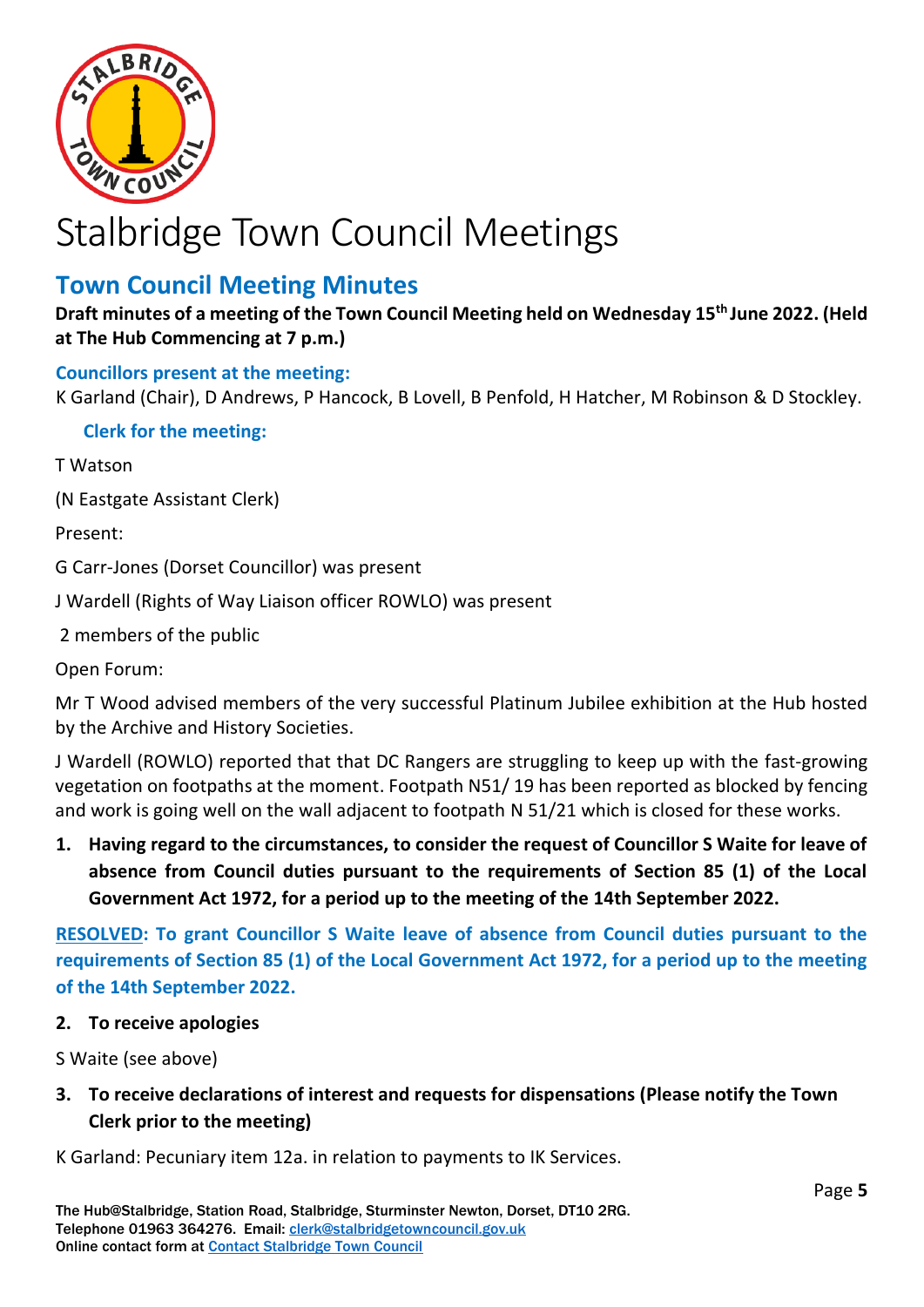## **4. To approve the minutes of the meeting held on 11th May 2022**

## **RESOLVED: The minutes of the meeting having previously been circulated to Councillors were approved and signed by the Chairman.**

#### **5. To receive Town Councillors reports.**

B Lovell had received a report regarding overgrown hedges obstructing the pavement on Jarvis Way & Blackmore Road. Addresses not supplied.

B Lovell had received a personal letter for the Department Of Transport Levelling Up Funs Team.

P Hancock had received a response regarding a meeting with DC Highways

K Garland & P Hancock had attended a site meeting on the trailway with J Wardell and P Ashcroft. No human faeces were found. Will monitor ongoing.

#### **6. To receive the Dorset Councillors report.**

Written monthly report received. Tree enforcement report had been made regarding works on a tree on Lower Rd.

### **7. To purchase White Ensign and Armed Forces flags to fly on The Ring M Robinson**

Flags £17.99 each delivery is £2.99. I Semple has already purchased one and would like to be reimbursed.

**RESOLVED: To purchase a White Ensign flag and to re-imburse I Semple for an Armed Forces flag both to be flown on The Ring**

## **8. To receive an update on the dog fouling poster campaign and give further instruction K Garland**

Poster designs were provided in the meeting papers. K Garland explained the poster campaign will be supported by an app showing the location of the 42 dog bins in the town and a press release.

**RESOLVED: To proceed with the campaign by ordering printed material to be sited at relevant positions and a press release to begin the campaign.** 

## **9. To consider the future of Stalbridge Youth Club and give further instruction K Garland**

K Garland explained that she had been in touch with a company called Youth Connect South West. They provide youth services in Bath and North Somerset and are currently in conversation with Henstridge Youth Club regarding service provision. It was understood that to provide a weekly Youth Club for 44 weeks a year the cost would be approx. £8,000 to £9, 000 p/a. In addition to this the current charge space rent to Stalbridge Hall is £1,500 P/A . Members felt that provision of youth services in the town was of great importance.

**RESOLVED: Agreed in principle to proceed to negotiations with Youth Connect South West and Stalbridge Hall.**

#### **10. Planning.**

#### **a. Recent planning decisions of Dorset Council**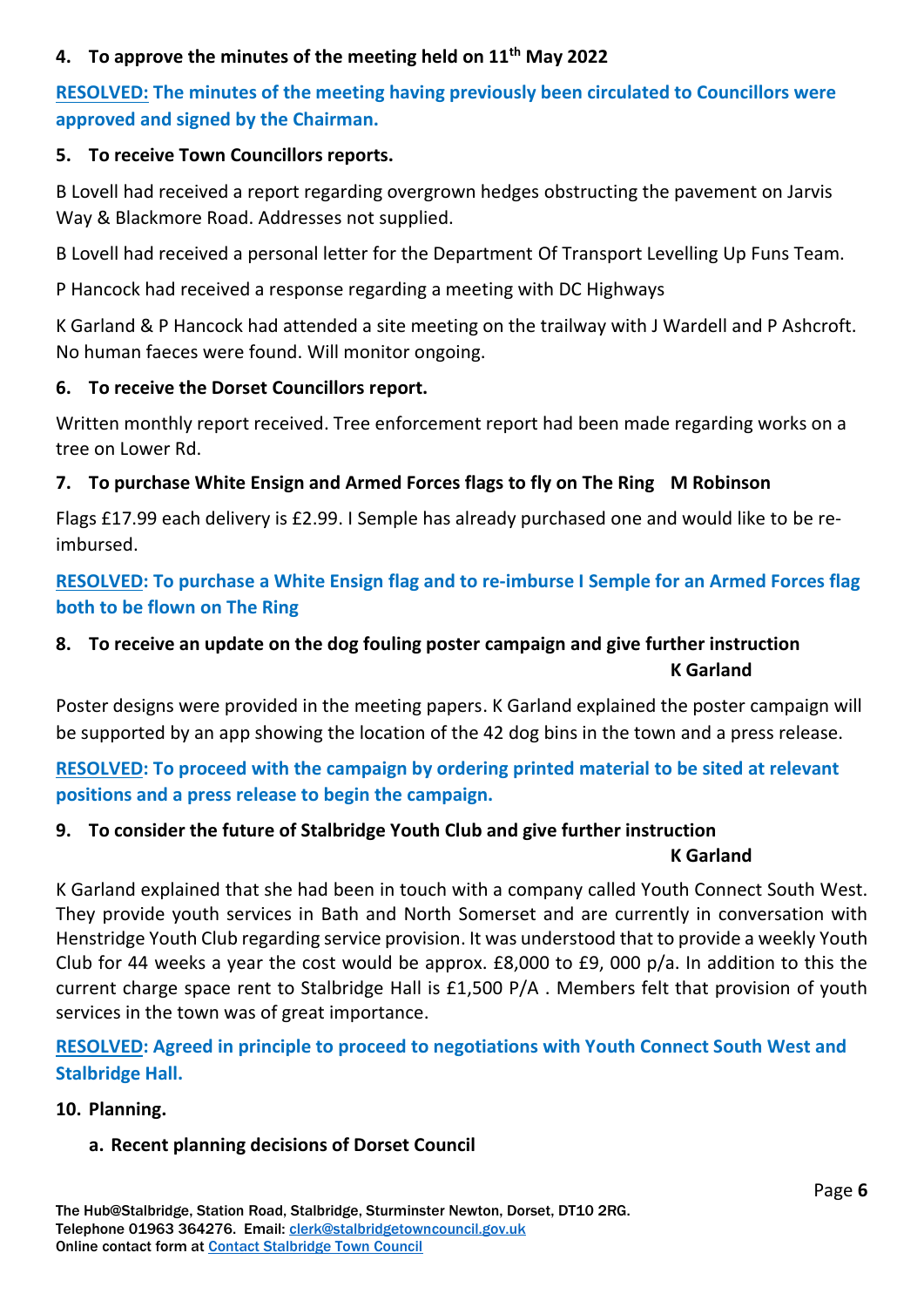P/LBC/2021/00458 4 Anglesey Cottage Ring Street Stalbridge Sturminster Newton Dorset DT10 2ND Remove and replace staircase, carry out internal alterations (regularisation of works) Granted 11.05.22

P/LBC/2021/03263 Install replacement windows to rear of property.2 Anglesey Cottages Ring Street Stalbridge Sturminster Newton DT10 2NE. Withdrawn 12.05.22

P/FUL/2022/01858 Continue use of the outbuilding as mixed use for holiday accommodation/residential annexe The Little Manor Cooks Lane To Kingsmill Road Across Stalbridge Common - Road Stalbridge DT10 2SH. Granted 16.5.22

P/PAAC/2022/01928 Change of use and conversion of agricultural building to dwellinghouse (Use Class C3) Barn at Three Firs Farm Stalbridge Road Stourton Caundle. Prior approval not required 18.05.22

P/ADV/2022/00942 Continue to display 2 No. advertising signs. Deacons Mill Farm Thornhill Road Stalbridge DT10 2SQ Granted 11.05.22

P/HOU/2022/02434 Erect two Storey Extension. Stanbrook , Station Road Stalbridge Sturminster Newton DT10 2RJ Withdrawn 03.05.22

## **b. Report on responses to planning consultations made by the POSAG**

P/HOU/2022/02143 Erect a two- storey side extension and extend existing rear extension. 17 Jarvis Way Stalbridge Sturminster Newton DT10 2NW

POSAG COMMENTS: - General opinion is no objection to the extension. However, feel it could be visually intrusive to the open space and therefore dominate the neighbouring properties.

P/HOU/2022/01576 Erect 2 storey side extension 16 Park Road Stalbridge Sturminster Newton DT10 2RB

POSAG COMMENTS: - Support the application

## **c. Appeals and matters of report from previous applications**

None.

## **d. Members planning matters of report**

None.

## **11. Finance.**

## **a. To receive a list of payments made under the scheme of delegation**

| <b>Four Counties Services Ltd</b> | IT Support May 22                   | £108.54   |
|-----------------------------------|-------------------------------------|-----------|
| <b>Four County Services Ltd</b>   | Broadband & VoIP May 22             | £100.80   |
| <b>JFDP</b>                       | web authoring (May)                 | £288.00   |
| N Eastgate                        | In Lieu Copier paper                | £4.99     |
| N Eastgate                        | In Lieu of cable ties for flags     | £12.86    |
| <b>JFDP</b>                       | Repairs to WC lock                  | £18.00    |
| <b>JFDP</b>                       | Platinum Jubilee artwork            | £297.00   |
| <b>G</b> Parsons                  | Removing white goods for WC's       | £295.00   |
| <b>Dorset Council</b>             | Hub rates 4 of 10 due 01.07.22      | £749.00   |
| Dorset Council                    | car park rates 4 of 10 due 01.07.22 | £469.00   |
| J Ralph                           | In Lieu of Jubilee printing         | £125.55   |
| <b>IK Services</b>                | <b>Street Cleaning - May 22</b>     | £2,616.67 |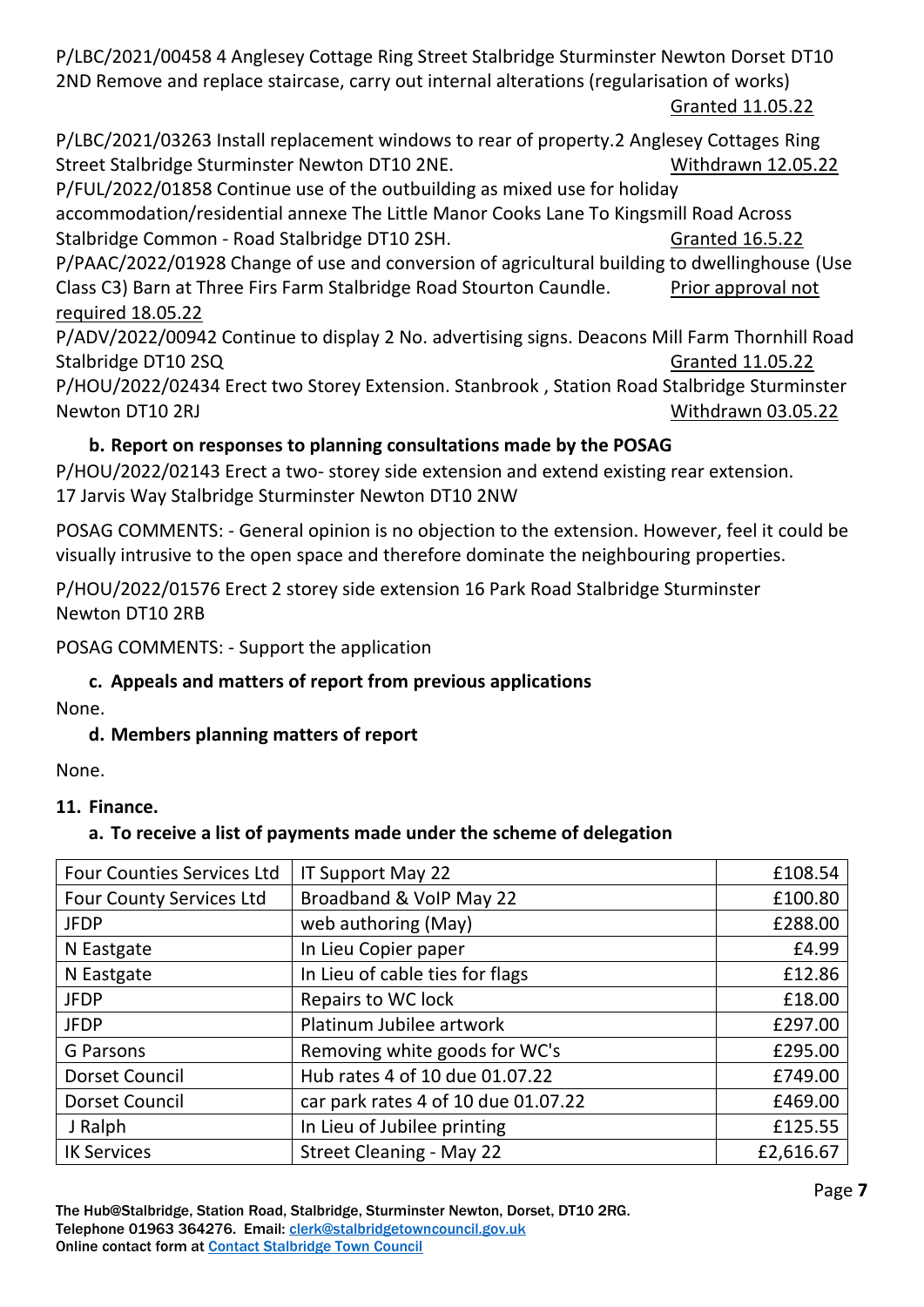| Clerk                             | Salary June 22                        | £1,236.43 |
|-----------------------------------|---------------------------------------|-----------|
| <b>Assistant Clerk</b>            | Salary June 22                        | £469.73   |
| <b>HMRC</b>                       | Tax / NI June 22                      | £263.85   |
| DC                                | Pension June 22                       | £410.79   |
| South West councils               | Subs 22.23                            | £558.00   |
| Zurich                            | Insurance premium 22.23               | £2,980.59 |
| Daptc                             | subs 22.23                            | £841.50   |
| St Marys PCC                      | grant 22.23 Churchyard maintenance    | £6,750.00 |
| <b>Stalbridge Hall</b>            | Grant 22.23 doors                     | £6,000.00 |
| Playing Fields MC                 | Grant 22.23 maintenance & Pl ins      | £2,500.00 |
| <b>Bankline</b>                   | May charges                           | £24.95    |
| <b>British Gas lite</b>           | Electricity hub 07.05 - 07.06.22      | £99.51    |
| <b>Four Counties Services Ltd</b> | IT Support May 22                     | £108.54   |
| J Wardell                         | Internal Audit 21.22                  | £100.00   |
| <b>Tesco Mobile</b>               | Mobile phone June 22                  | £12.99    |
| R Sharp                           | DC & STC grass cutting 12.02-06.06.22 | £1,822.00 |

### **RESOLVED: List of payments received.**

#### **b. To receive notice of a transfer between the deposit and instant access account.**

#### **RESOLVED: Transfer of £40,00 was noted**

#### **c. To receive the year end 31.03.22 financial report**

A report had been received in the meeting papers

## **RESOLVED: To accept the year-end financial report as presented.**

#### **12. To receive notice of the advertisement and period for the Exercise of Electors rights.**

The date was noted as between the 20th June & the 29<sup>th</sup> July 2022

#### **13. To receive and consider the effectiveness of the internal auditors report for 21.22**

The internal audit covers the TC current, deposit and all sub-committee accounts. It was noted that the internal audit had been carried out in accordance with the JAPG Practitioners guide March 2021. Points raised were noted including the suggestion of mid- year audit assessments.

#### **RESOLVED: That the internal audit 20.21 had been effective and thorough.**

## **14. To approve section 1 Annual Governance Statement annual return for year ending 31.03.22**

Sections 1-9 of section 1 of the annual Governance statement were considered.

**RESOLVED: It was proposed and agreed to record Yes in boxes 1-8 & N/A in box 9 of the Annual governance statement.**

#### **15. To approve section 2 Accounts Statement annual return for year ending 31.03.22**

Box 7 in the accounting statements was verified against the bank reconciliation.

**RESOLVED: It was proposed and agreed to accept the figures presented for sections 1-10 and to enter N/A in section 11 of the accounting statement.**